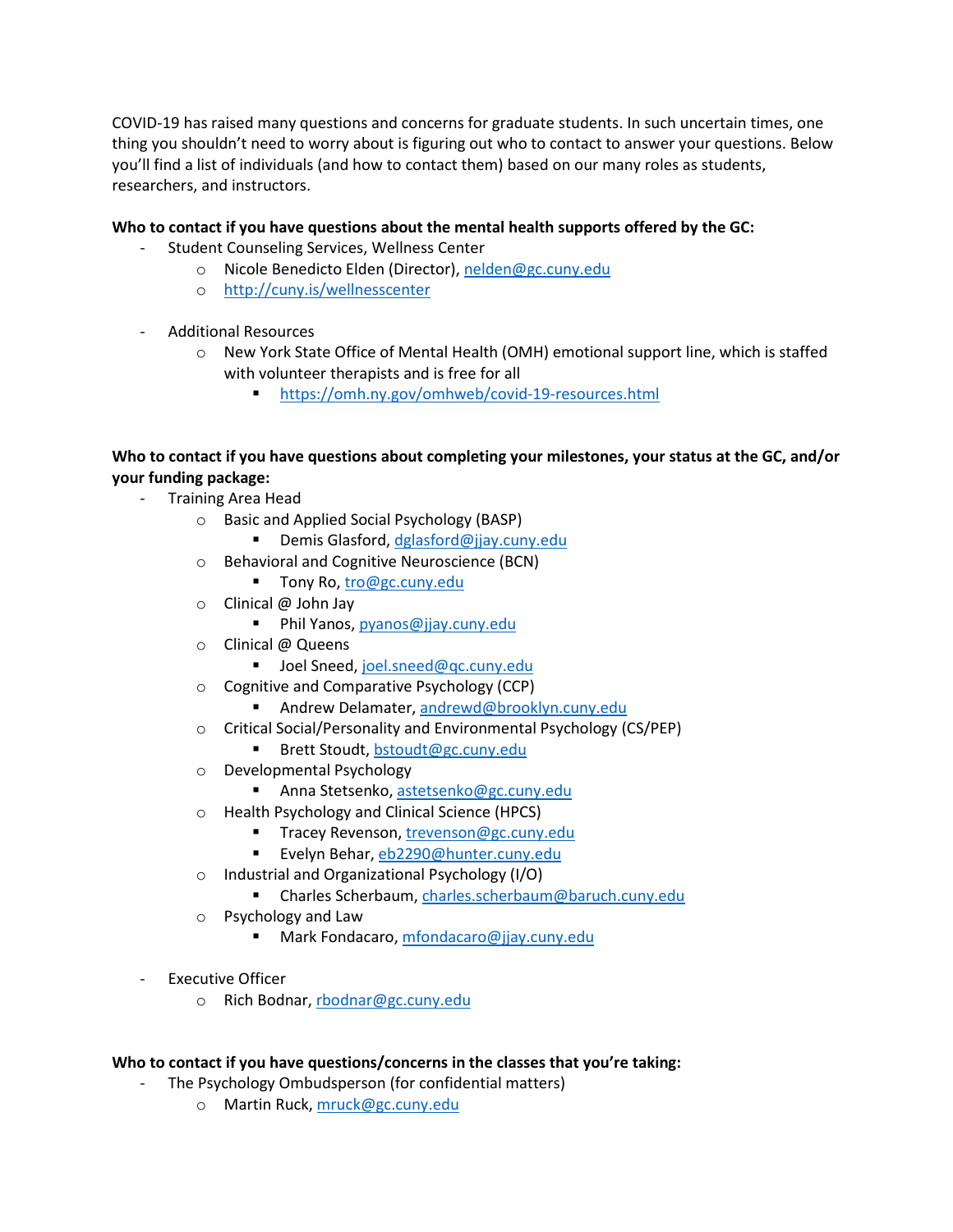- The GC Ombuds Officer
	- o Professor Emeritus Martin Gitterman, [mgitterman@gc.cuny.edu](mailto:mgitterman@gc.cuny.edu)
	- o [ombuds@gc.cuny.edu](mailto:ombuds@gc.cuny.edu)
- Training Area Head (previously listed)

### **Who to contact if you have questions/concerns about the classes you're teaching:**

- Psychology Department Chair on your campus
	- o Baruch
		- **F** Jennifer Mangels, [Jennifer.mangels@baruch.cuny.edu](mailto:Jennifer.mangels@baruch.cuny.edu)
	- o Brooklyn
		- Glen Hass, [ghass@brooklyn.cuny.edu](mailto:ghass@brooklyn.cuny.edu)
	- o City College
		- Robert Malera, [rmalera@ccny.cuny.edu](mailto:rmalera@ccny.cuny.edu)
	- o College of Staten Island
		- Katie Cumiskey, [katie.cumiskey@csi.cuny.edu](mailto:katie.cumiskey@csi.cuny.edu)
	- o Hunter
		- Christopher Braun, [cbraun@hunter.cuny.edu](mailto:cbraun@hunter.cuny.edu)
	- o John Jay
		- **Angela Crossman, [acrossman@gc.cuny.edu](mailto:acrossman@gc.cuny.edu)**
	- o Queens
		- Jeff Beeler, [jeff.beeler@qc.cuny.edu](mailto:jeff.beeler@qc.cuny.edu)
- The Teaching and Learning Center (at the  $GC$ ) if your questions revolve around the technological or instructional aspects of teaching
	- o Luke Waltzer (Director), [lwaltzer@gc.cuny.edu](mailto:lwaltzer@gc.cuny.edu)
	- o [tlc@gc.cuny.edu](mailto:tlc@gc.cuny.edu)

#### **If you get sick, these are the steps you should take…**

#### **As an instructor/TA:**

- 1. Contact the chair of your department
- 2. Assess the extent to which your lesson/materials are prepped for future classes

#### **As a student:**

- 1. Contact the instructor
- 2. Contact Matthew Schoengood [\(mschoengood@gc.cuny.edu\)](mailto:mschoengood@gc.cuny.edu) from Student Affairs and provide the following information:
	- Name and Graduate Center affiliation
	- Current symptoms and date they appeared
	- Date and location you were last on campus
	- How you believe you may have been infected
- 3. If the instructor does not adjust expectations appropriately, contact the Training Area Head, ombudsperson, or Psychology Executive Officer

#### **As a researcher:**

- 1. Contact your advisor
- 2. Shift responsibilities to RAs